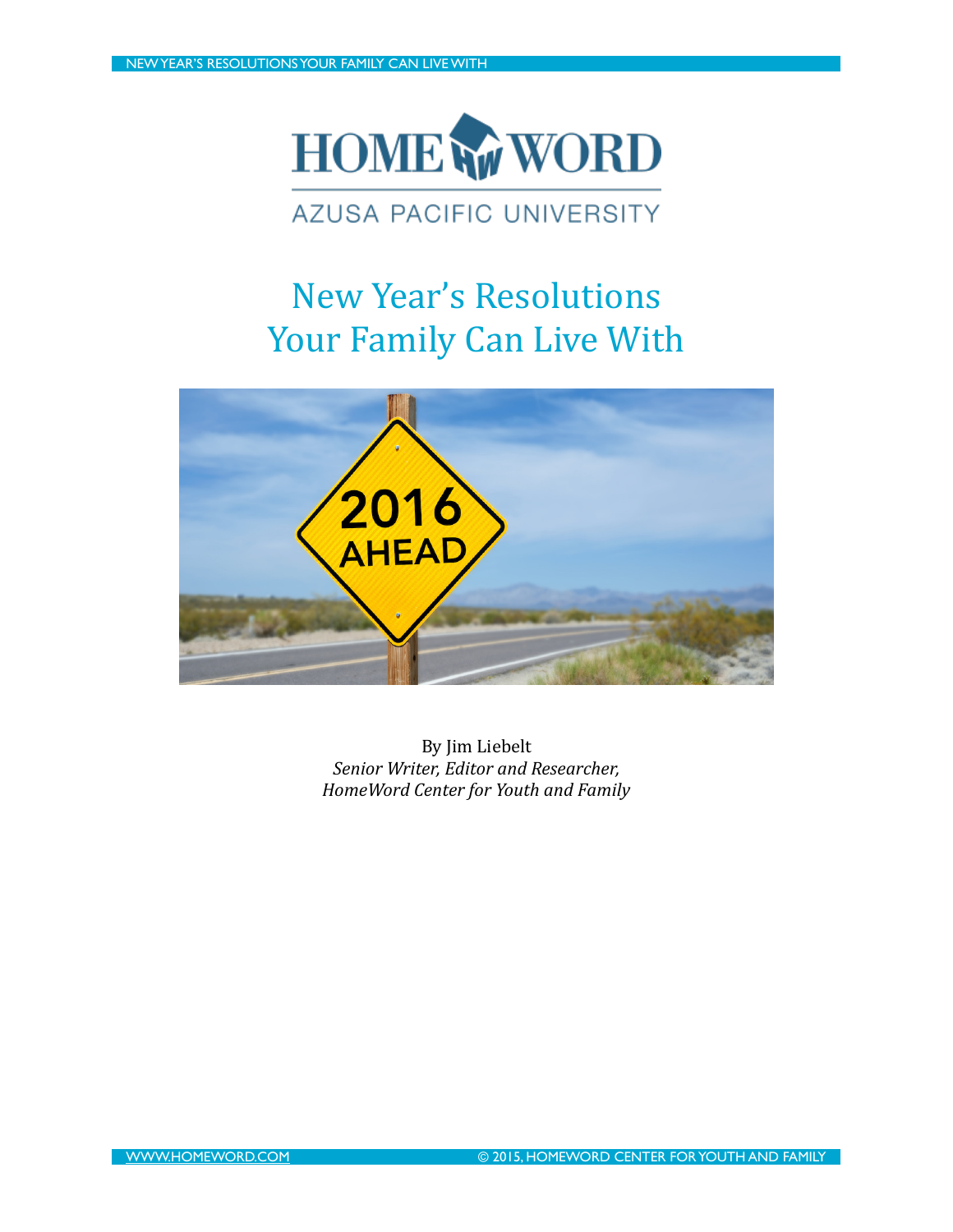I've heard it said that a New Year's resolution is something that goes in one year and out the other. Maybe this is why I've never been a big New Year resolution person. I've read a statistic that says 55% of Americans either never or only infrequently set New Year's resolutions. I guess this puts me in the majority. I'm probably this way for the same reason so many others have a certain distain for resolutions. Once made, rarely have I managed to keep them. Again, it looks like I'm in the majority, as apparently only 8% of Americans are always successful in keeping their resolutions. So, I've thought to myself, if I know going in that I won't succeed, why bother?

I think part of my problem (and perhaps yours also) is that I've often set unrealistic resolutions, like "I'm going to lose 30 pounds in January." It's not that there is anything wrong with setting resolutions. But, in setting the bar higher than I know I can jump, I don't jump. Or, if I do jump, I fail.

Does this sound familiar? So, what if instead of not resolving to do anything, we just set the bar to a more reasonable height, where we at least make it possible to succeed? I'm hoping that this should provide *some* motivation to try. I'm not talking about making inconsequential resolutions, by the way, like "I resolve to eat in 2016." And, I'm not talking about long, drawn-out projects that cannot be accomplished in the short-term. No, I'm talking about simply trying to make reasonable, yet solid resolutions—any one of which can be accomplished in a day.

I think that with the right attitude going in, the following resolutions can help to get the New Year off to a positive start. The following resolutions are ones most everyone has a good shot of accomplishing – something that your family can live with whether you try them alone or as a family.

I've provided 30 resolutions, and by the sheer number, they might seem overwhelming. But that is not my intention. Start by picking *one*. If you decide to try more remember that there **is no pressure** in pursuing the plan. Also, there is no mystical order that these resolutions should be attempted, and there is nothing wrong with repeating one or more. Find the resolution you like best, and start with it. Oh yes, there's one more thing: There is a hidden agenda in these resolutions. I'm hoping that as you try them, that you will end up incorporating some of them into your life as part of who you are and what you do day-in and day-out.

## **30 Resolutions for the New Year**

**Day 1:** *Just for today, I resolve to pray.* This doesn't have to be difficult. Sometime during the day, just say a short prayer. Thank God for something, or praise God for something, or tell God you love Him, or confess something to Him, or ask Him for something, or ask Him for something for someone other than yourself. Just try one of these things. Or, if you feel like it  $-$  do all of the above.

Day 2: Just for today, I resolve to say, "I love you" to someone. It's really not hard, and if you try, you really *can* find the moment it takes to say it, email it, text it or show it. There are few sayings more powerful in the life of another than these three little words.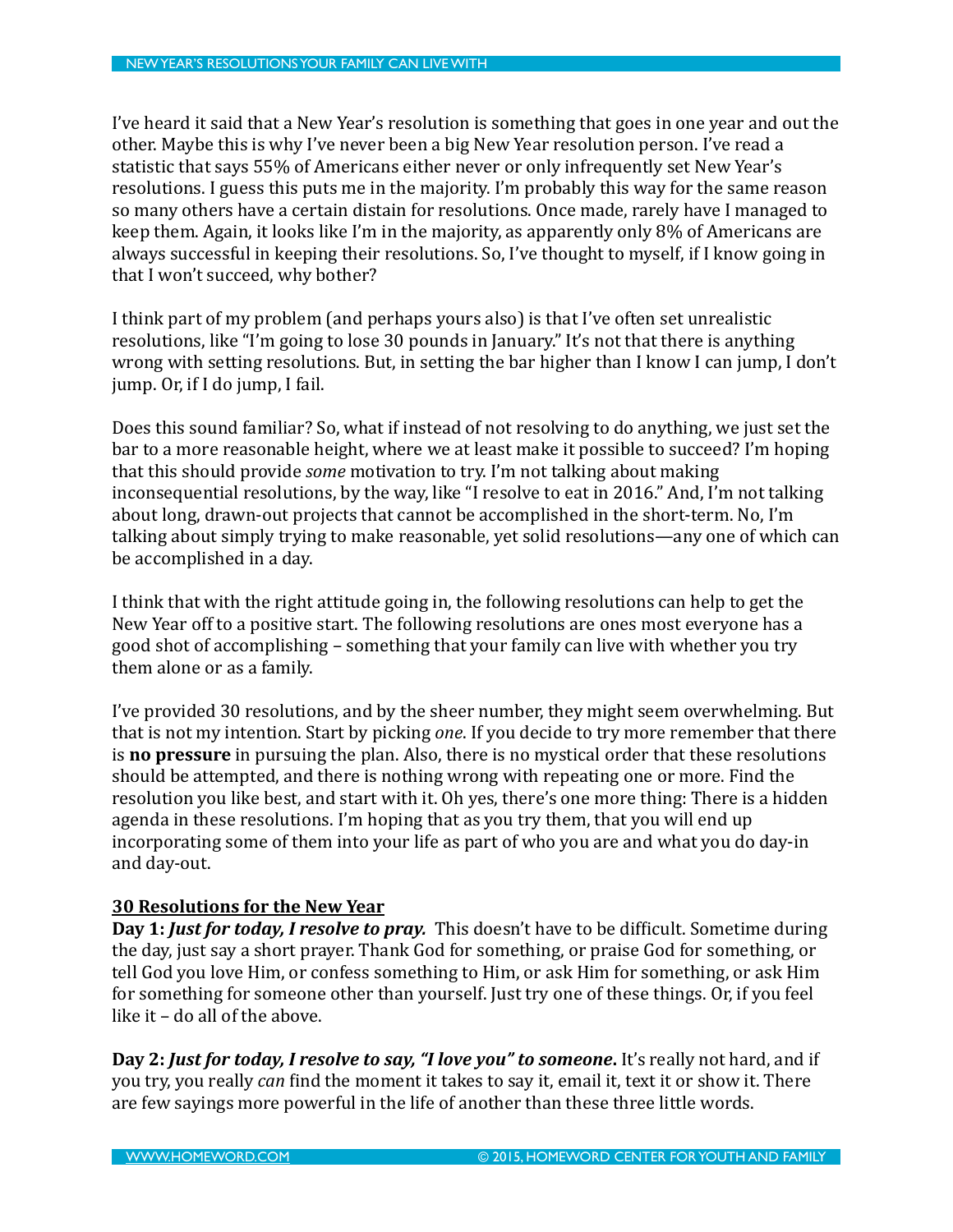**Day 3: Just for today, I resolve to appreciate the world around me.** Take a moment or two to smell the roses, or look at the blue sky (or clouds, or rain, or snow, ocean, mountains, trees... you get the picture) and let the beauty in the world and of life roll over you.

**Day 4:** *Just for today, I resolve to save money***.** No, you don't have to put away money for your retirement or actually put money into a bank account. Simply pass on spending money on *something* you normally would pay for today. Skip the afternoon Starbucks run, or pack a lunch or snack from home instead of purchasing them. If you'd like, set aside the money you save today for something—or someone—else.

**Day 5:** *Just for today, I resolve to forgive someone.* Okay, this doesn't mean that *today* you have to forgive the person for the worst wrongdoing that's ever been committed against you (but it *would* be a good day for this.) But, we routinely suffer minor offenses against us, so think of *one* and in your heart and soul, forgive the person who committed the offense. It's good for you to exercise the same forgiveness that God has demonstrated toward you. If it makes sense, tell the offending person that you forgive them.

**Day 6:** *Just for today, I resolve not to compare myself to anyone else.* The temptation always exists, doesn't it? Yet, playing the comparison game is never good for us. We can always find someone who appears to have more, better, easier... well, you get the picture. It's important to remember that we'll always lose when we compare what we know to be true about ourselves with what we *don't know* for sure about others.

**Day 7:** *Just for today, I resolve to create some warmth in my home.* It's been said that home is where we go when we're tired of being nice. Sadly, this is too often true. Everyone at home wins when we do our part to create a warm and loving atmosphere at home. Today, try some kind words, engage, pay attention (be a good listener), show appropriate physical contact (a kiss, a hug, a touch), encourage, and lighten up.

**Day 8:** *Just for today, I resolve to exercise.* Today, do yourself and your family some good by getting some exercise. This can be as simple as going outside for a brisk walk. You don't have to go overboard here. In fact, if you haven't been getting regular exercise, *don't go overboard!* If at all possible, exercise by doing something you enjoy. If you find all exercise tedious, try listening to music, an audiobook, a radio broadcast or a podcast while exercising. 

**Day 9:** *Just for today, I resolve to read from the Bible.* No length requirements and no reading plan here. Today, just take some moments to read *something* from God's word. Read a verse, passage, chapter, or book, something familiar and cherished, or investigate a portion of Scripture you have never read. Whatever you do here, it will be good for your life and your soul (See Psalm 119:105). Up the ante: memorize a verse or short passage of Scripture (see Psalm 119:11).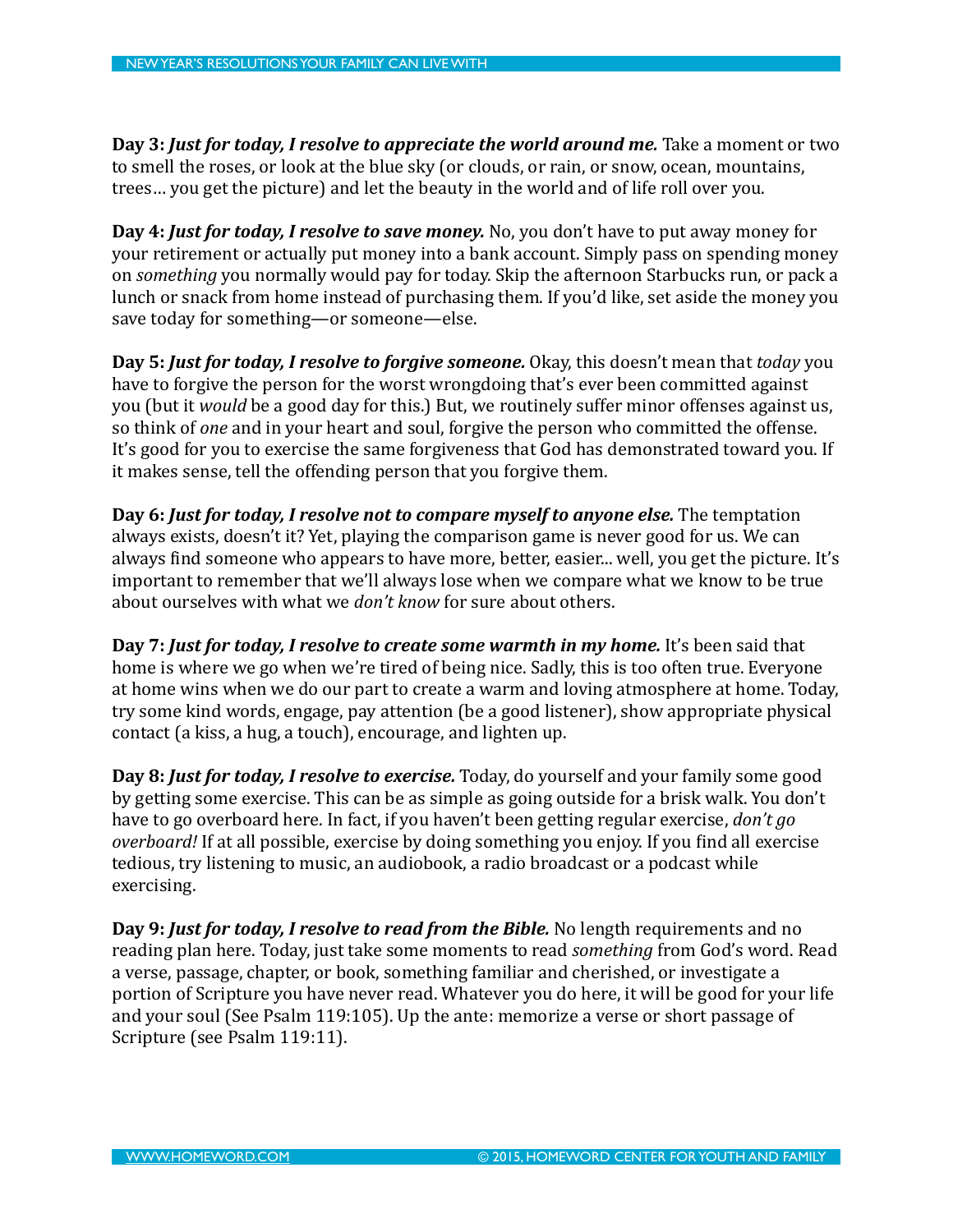**Day 10: Just for today, I resolve to eat less.** This may not apply to you, but most Americans eat more food than they need. When was the last time you consciously thought about having a smaller portion for a meal, or passing on seconds, dessert, or that late night snack? It is possible to eat less than you normally do. Try it, just for today. If you get hungry along the way, use it as a spiritual reminder that Jesus is the "Bread of Life"—the source of satisfaction for our hungry souls. Up the ante: If you are in good health, try fasting for one meal, 12-hours, or an entire day. (Don't skip the fluids!)

**Day 11:** *Just for today, I resolve to prepare.* We all have *something* on the horizon that will benefit from some advance preparation. Not many of us are good at this, but the time invested in preparation usually pays off when the time to act on that *something* arrives. Today, look ahead to that future event, deadline, or project and take some time to prepare.

**Day 12***:* Just for today, I resolve not to demand the last word. Today's resolution is a simple exercise in the discipline of deference. Many of us seek to have the last word...on everything! Since I'm not a psychologist, I can't explain all of the possible reasons why so many of us feel and act this way. But today, just for today, when some non-life-or-death issue arises and you feel that pressure to provide the last word on the subject, decide not to do it. You might in fact, be right on the issue at hand. Still, just defer. Just this once. It's likely that you'll find the world doesn't unravel immediately after all, and it might relieve some of the pressure you feel to keep it from spinning apart.

**Day 13: Just for today, I resolve to make the most of today.** This will mean different things to different people. Only you have an accurate idea of what things you take for granted, how you skim at work, or in your relationships, or even with yourself. Find something today, anything, to just squeeze a little more out of this day. Take a pass on watching television tonight and invest in a project, hobby, a good book, or a conversation. Stay a bit longer at the office water cooler to listen to your coworker's story about her sick father. Linger a bit longer when you kiss your spouse this evening. You may find that some very simple things can add a lot of meaning to your day.

**Day 14: Just for today, I resolve to learn something new.** It's the information age! There's no shortage of opportunity to learn something new, and hopefully something that can enrich your life or at least your knowledge about the world around you. So today, take some time to skim a newspaper or magazine, watch an informative television program or online video, or just browse an interesting website.

**Day 15:** *Just for today, I resolve to eat a food I enjoy.* Life is too short to completely abstain from eating all foods you enjoy. Even if you are in the midst of an attempt to lose some weight after the holiday season, the common advice is to treat yourself to something you find yummy (in moderation, of course) once in awhile. It's amazing how something as little as eating a food you enjoy can really perk up your day! Bon Appetite!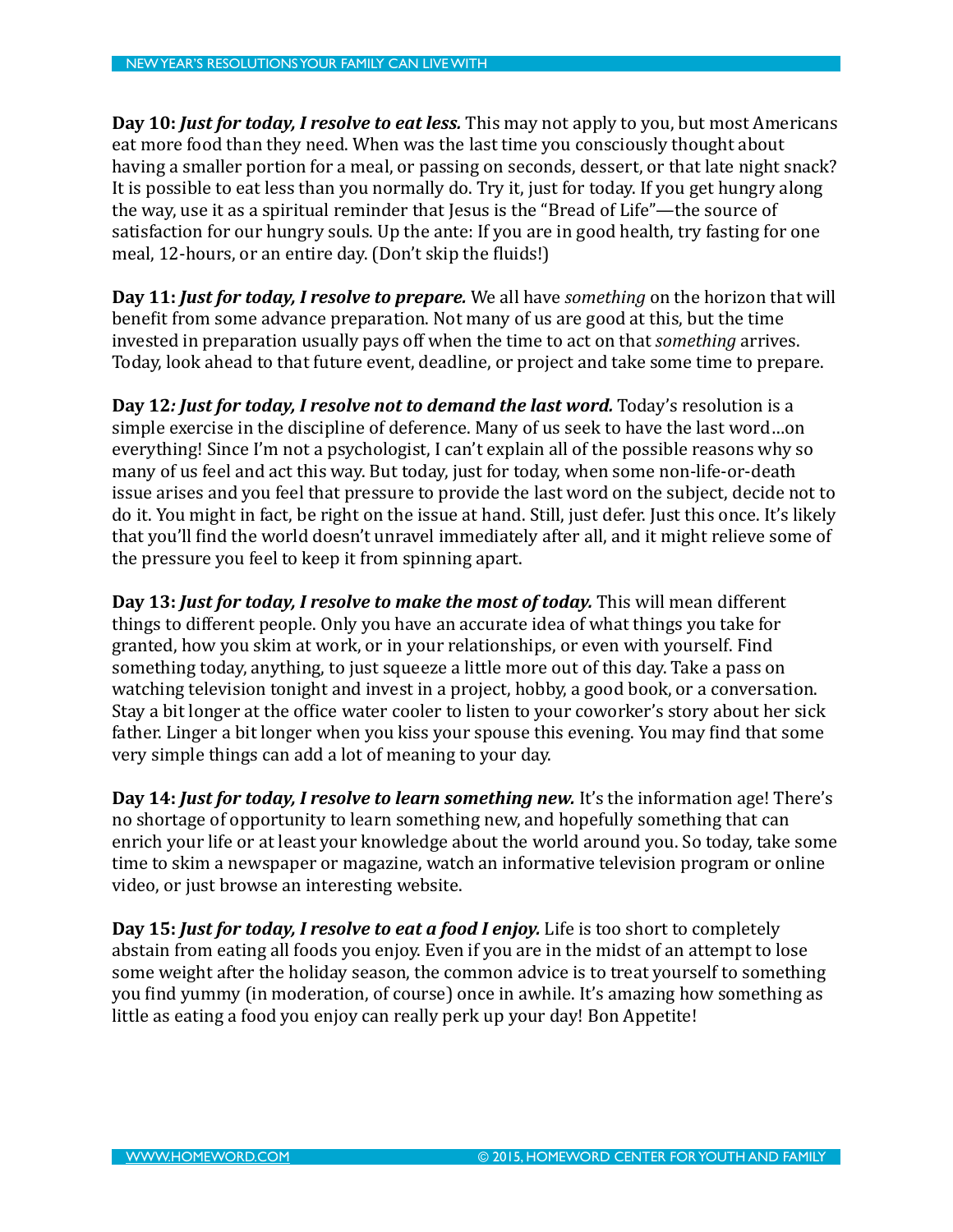**Day 16: Just for today, I resolve to say, "Please".** The word "please" is an often overlooked common courtesy these days, and especially within the family. We can easily slip into taking our family members for granted, and so (intentionally or unintentionally) assume that others are at our beck and call. So just for today, add the polite request to your vocabulary, whether at home, school, or work. It doesn't cost anything, and your action just might motivate others to do the same.

**Day 17:** *Just for today, I resolve to laugh.* We can all benefit from laughing more than we do. Life is so darned serious, yes? Many of us are too busy, live too complicated lives, or are in the midst of painful life situations, which makes laughter a rare occurrence. Just for today, add laughter to your to-do list. Take a few moments to remember a good joke, watch a comedy, or look up a short funny video online. Remember, it is said that laughter is the best medicine.

Day 18: Just for today, I resolve to do something unusually nice for a family member. You probably do a lot of nice things for your family already. If you are a parent, much of your life might be centered on doing nice things for your children and spouse. But just for today, identify one uncharacteristic way to do *something* nice for a family member. Take out the garbage, bring in the newspaper, give up the remote control, do someone else's normal chore. Do it joyfully as a way of demonstrating your love for that person.

**Day 19: Just for today, I resolve to forgive myself.** We are our own worst critics. No one else on earth knows as well as you do just how far you fall short of God's ideals and your own ideals, as well. Just for today, give yourself a break. Think of one of your shortcomings, confess it to God (He forgives!) and grant yourself the same forgiveness that God demonstrates to you. Maybe you do need to make some life changes to overcome this shortcoming or weakness in the future. Think through a plan of action. But, give up wallowing in the mud over the past, look to the future instead, and live in freedom as a forgiven child of God.

**Day 20***:* **Just for today, I resolve to sleep in.** We live in a culture of sleep deprived people. Statistically, it's likely you are one of the many who don't get enough sleep. If you are at all like me, getting some extra sleep may only amount to 10 minutes, but take whatever time your family and your own body allows you. For some, it might mean taking a rare nap in the afternoon, or after dinner. Do whatever works for you. Your body will thank you for it!

**Day 21: Just for today, I resolve to spend some time with my family.** My colleague, Dr. Jim Burns, speaks often about how the breathless pace we live life is breaking families apart. So today, give your family the gift of your presence. This doesn't have to be complicated. Just make some space in this day to be with your family in both body and attention. Play a game together, take a walk, have a conversation, go somewhere, make a memory. Both you and your family will benefit from it.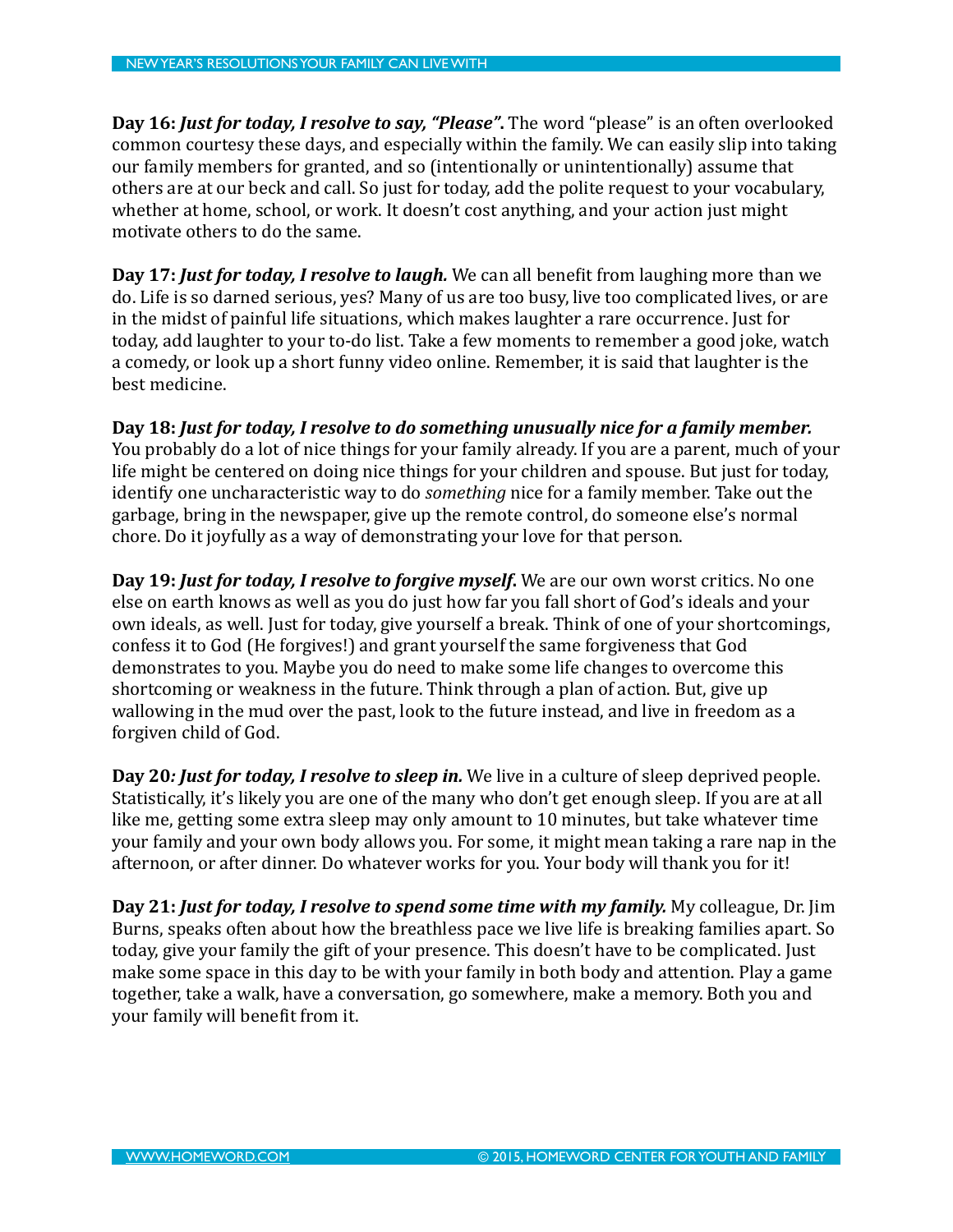**Day 22: Just for today, I resolve to be kind.** Simply put, being kind involves living out Jesus' words, "So in everything, do to others what you would have them do to you, for this sums up the Law and the Prophets." (Matthew  $7:12$ ) Just for today, treat others the way you would want to be treated in similar circumstances, at home, at work, at school, and with everyone you come in contact with. This might not be easy, as we can often react negatively towards those who are not acting in kindness to us. But remember, Jesus doesn't call us to treat others *as* they treat us. And, keep in mind that you don't often know everything that is going on in someone else's life and why they act the way they do. So, to the best of your ability, today give others the benefit of the doubt, and respond kindly.

**Day 23***: Just for today, I resolve to give someone a choice.* **Life can begin to weigh us** down when we feel we have no choices. Today, lighten someone else's load by finding a way to offer them a choice. Perhaps it's offering your child a choice between several chores around the house. Or, possibly offering a coworker, peer, or subordinate a choice between tasks. Maybe, it's simply asking your spouse what they'd like to watch on television this evening. 

**Day 24: Just for today, I resolve to make someone laugh.** This is a corollary to Day 17. Sure, this day is likely to be filled with serious and important issues to face. Still, we all need to experience the gift of laughter, and the accompanying lightening of heart, from time to time. Your mission today is to make someone else laugh. Not known for your sense of humor? Find a (wholesome) joke that you like and share it with someone. The fact that you aren't known as a funny person will likely make the other person laugh even more.

Day 25: Just for today, I resolve to do something nice for someone I know outside of my *own family.* Identify one person you'll be in contact with today, and think of a way to do something nice for them. This shouldn't be difficult, even though it may be unexpected. It can be as easy as picking up a cup of coffee for a friend or a coworker. Be creative and help to make someone else's day.

**Day 26***:* Just for today, I resolve to say "thank you." This is another of the oftenoverlooked common courtesies that used to be a part of polite society. It's not likely that most of us are ungrateful for what others do on our behalf. We just don't seem to express gratitude, as freely as once may have been the norm. Today, resolve to communicate your thanks to everyone who does something for you—from the barista who serves your morning mocha to your spouse who ran that errand for you on his or her lunch break. Trust me, the gesture will be appreciated. "Thank you" is a surprisingly powerful phrase.

**Day 27***:* Just for today, I resolve to pay someone a complement. Similar to saying thank you, a complement is a powerful way to encourage someone, but it goes beyond something they've done for you personally and highlights some action or characteristic in them that you admire. This may take some work on your part, but perhaps not. Do you admire the way a coworker handles pressure? Let him or her know. Do you admire the way your daughter serves others without being asked? Let her know. Do you admire the way your spouse makes parenting your kids look so easy? Let her or him know.